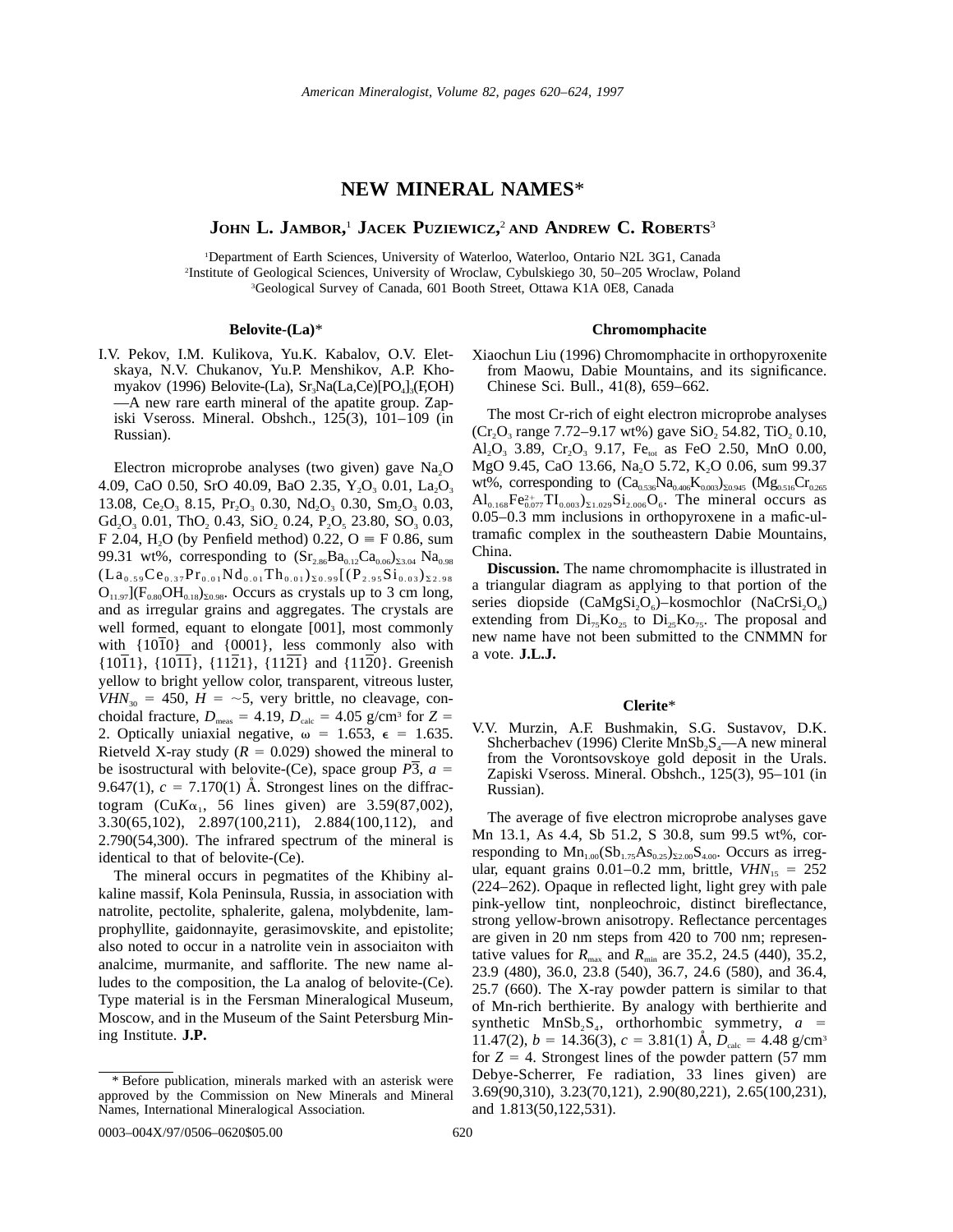The mineral occurs typically as intergrowths with realgar in limestones of the Vorontsovskoye gold deposit, northern Urals, Russia. The limestones also contain Asbearing pyrite, cinnabar, orpiment, stibnite, greigite, alabandite, sphalerite, tennantite-tetrahedrite, zinkenite, chalcostibite, aktashite, routhierite, and native gold. The name is for Onisim Yegorovitsch Kler (1845–1920), honorary member of the Russian Mineralogical Society. Type material is in the Ural Mineralogical Museum, Ekaterinburg, Russia.

**Discussion.** A mineral of similar composition, but apparently not isostructural with berthierite, was abstracted in *Am. Mineral.,* 75, p. 935, 1990. **J.P.**

## **Fettelite**\*

N. Wang, A. Paniagua (1996) Fettelite, a new Hg-sulfosalt mineral from Odenwald. Neues Jahrb. Mineral. Mon., 313–320.

Electron microprobe analyses of five crystals gave As 9.80, Cu 0.07, S 16.79, Fe 0.04, Ag 67.55, Tl 0.13, Sb 0.23, Hg 5.21, Pb 0.07, sum 99.88 wt%, corresponding to  $Ag_{24}Hg_{1.0}Cu_{0.04}Fe_{0.03}Tl_{0.02}Pb_{0.01}Sb_{0.07}As_{5.01}S_{20.07}$ , ideally  $Ag_{24}HgAs_{5}S_{20}$ . Occurs as clusters consisting of hexagonal flakes up to  $10 \times 200$  µm, and as compact, subparallel aggregates of hexagonal tablets up to 50  $\mu$ m thick. Dark violet to scarlet color, dark vermilion streak, submetallic to adamantine luster, brittle, irregular fracture, perfect  $\{0001\}$  cleavage, *VHN*<sub>20</sub> = 158 (138–174),  $D_{\text{calc}}$  = 6.29  $g/cm<sup>3</sup>$  for  $Z = 3$ . Gray with a slight greenish tint in reflected light; bireflectance barely perceptible in air, strong red internal reflection, weak anisotropism. Reflectance percentages (SiC standard) are given in 20 nm steps from 420 to 700 nm;  $R_{\text{max}}$  and  $R_{\text{min}}$  in air and in oil, respectively, are 31.0, 30.3, 14.2, 13.8 (470), 29.2, 27.6, 13.1, 12.0 (546), 27.6, 26.0, 11.7, 10.8 (589), and 24.8, 23.9, 10.3, 9.6 (650). Single-crystal X-ray study indicated trigonal symmetry (diffraction symmetry 3*m*), with hexagonal cell dimensions  $a = 15.00$ ,  $c = 15.46$  Å. Strongest lines of the powder pattern (57 mm Debye-Scherrer, Cu*K*a) are 3.175(60,401), 3.091(100,005), 2.998(40,402), 2.755(30,043), and 1.878(80,440).

The mineral occurs within calcite-quartz-prehnite veins containing native silver, cinnabar, and silver sulfosalts at the Nieder-Beerbach mine near Darmstadt, Odenwald, southwestern Germany. The new name is for M. Fettel, who has contributed to the geology of the Odenwald, and who first collected the mineral. Type material is in the Institute of Mineralogy, University of Heidelberg, Germany. **J.L.J.**

#### **Intersilite**\*

A.P. Khomyakov, A. Roberts, G.N. Nechelyustov, N.A. Yamnova, D.Yu. Pushcharovsky (1996) Intersilite  $Na<sub>6</sub>MnTi[Si<sub>10</sub>O<sub>24</sub>(OH)](OH)<sub>3</sub>·4H<sub>2</sub>O—A new mineral$ with a new type of band-layered silicon-oxygen radical. Zapiski Vseross. Mineral. Obshch., 125(4), 79–85 (in Russian, English abs.).

The mean and ranges of seven electron microprobe analyses (H<sub>2</sub>O by weight loss) gave Na<sub>2</sub>O 16.91 (16.4– 17.4), K2O 1.85 (1.8–1.9), MnO 6.23 (5.9–6.4), FeO 0.30  $(0.3-0.3)$ , CaO 0.10  $(0.1-0.1)$ , TiO<sub>2</sub> 5.59  $(5.2-6.0)$ ,  $Nb<sub>2</sub>O<sub>5</sub>$  3.02 (2.5–3.4),  $SiO<sub>2</sub>$  56.10 (55.5–56.7), H<sub>2</sub>O 10.40, sum 100.50 wt%, corresponding to  $(Na_{5,84}K_{0,42})_{56,26}$  $(Mn_{0.94}^{2+}Fe_{0.04} Ca_{0.02})_{\Sigma1.00} (Ti_{0.75}Nb_{0.24})_{\Sigma0.99}Si_{10}(OH)_{3.5}\cdot4.5H_2O.$ Occurs as anhedral grains to 2 mm, and as aggregates to 3 mm; bright yellow color, rarely pinkish yellow or pink, brittle, transparent to translucent, vitreous to greasy luster, white streak,  $H = 3-4$ , perfect  $\{100\}$  cleavage, stepped fracture,  $D_{\text{meas}} = 2.42$ ,  $D_{\text{calc}} = 2.42$  g/cm<sup>3</sup> for the empirical formula and  $Z = 4$ , readily soluble in 10% HCl or HNO<sub>3</sub>. The infrared spectrum has numerous absorption bands, including those of moderate intensity at 360 and 1658  $cm^{-1}$ , and strong bands at 900 and 445  $cm^{-1}$ . Optically biaxial negative,  $\alpha = 1.536(2)$ ,  $\beta = 1.545(2)$ ,  $\gamma =$ 1.553(2),  $2V_{\text{meas}} = 87(1)^\circ$ , strong dispersion  $r \le v$ , orientation  $b = Z$ , c  $Y \wedge X = 40^{\circ}$  in the acute angle  $\beta$ ; pleochroic from pale yellow to yellow:  $Z > Y > X$ . Single-crystal X-ray structure study  $(R = 0.066)$  indicated monoclinic symmetry, space group  $I2/m$ ,  $a = 13.033(6)$ ,  $b = 18.717(9)$ ,  $c = 12.264(6)$  Å,  $\beta = 99.62(4)$ °. Strongest lines of the powder pattern (114 mm Debye-Scherrer, Co radiation) are 10.56(100,110), 6.38(50,200), 5.55(45,112), 4.78(40,202), 4.253(40,222), 3.196(80,400,321,251), and 2.608(50,262).

The mineral is associated with makatite, villiaumite, aegirine, lomonosovite, serandite, steenstrupine, manganneptunite, and a zakharovite-like mineral in hyperagpaitic pegmatites of the Lovozero alkaline massif at Mount Alluaiv, Kola Peninsula, Russia. The new name alludes to the mineral's intermediate position between  $(=$  inter in Latin) the banded and layered classes of silicates. Type material is in the Fersman Mineralogical Museum, Moscow.

**Discussion.** Crystal structure aspects of intersilite are reported in *Kristallografia,* 41(2), 257–262, 1996 (unnamed mineral abstracted in *Am. Mineral.,* 81, p. 1516, 1996), and in *Kristallografia,* 41(5), 826–830, 1996. **J.L.J.**

#### **Krasnovite**\*

S.N. Britvin, Ya.A. Pakhomovskii, A.N. Bogdanova (1996) Krasnovite,  $Ba(Al, Mg)(PO<sub>4</sub>, CO<sub>3</sub>)(OH), H<sub>2</sub>O-$ A new mineral. Zapiski Vseross. Mineral. Obshch., 125(3), 110–112 (in Russian).

Electron microprobe analyses (average of three, H<sub>2</sub>O by Penfield method,  $CO<sub>2</sub>$  calculated,  $Fe<sup>2+</sup>$  proved by  $K_3Fe(CN)_{6}$ ) gave  $K_2O(0.05, SrO(0.7, BaO(49.1, MgO(1.7,$ FeO 0.3,  $Al_2O_3$  14.3,  $P_2O_5$  19.8,  $H_2O$  10.5,  $CO_2$  3.55, sum 100.00 wt%, corresponding to  $(Ba_{1.00}Sr_{0.02})_{\Sigma1.02}$  (Al<sub>0.88</sub>)  $Mg_{0.13}Fe_{0.01}^{2+}$   $\rangle_{\Sigma1.02}(PO_4)_{0.87}(CO_3)_{0.25}(OH)_{1.85}$  $\cdot 0.90H_2O$ , ideally  $Ba(Al, Mg)(PO<sub>4</sub>, CO<sub>3</sub>)(OH), H<sub>2</sub>O$ . Forms spherulites, up to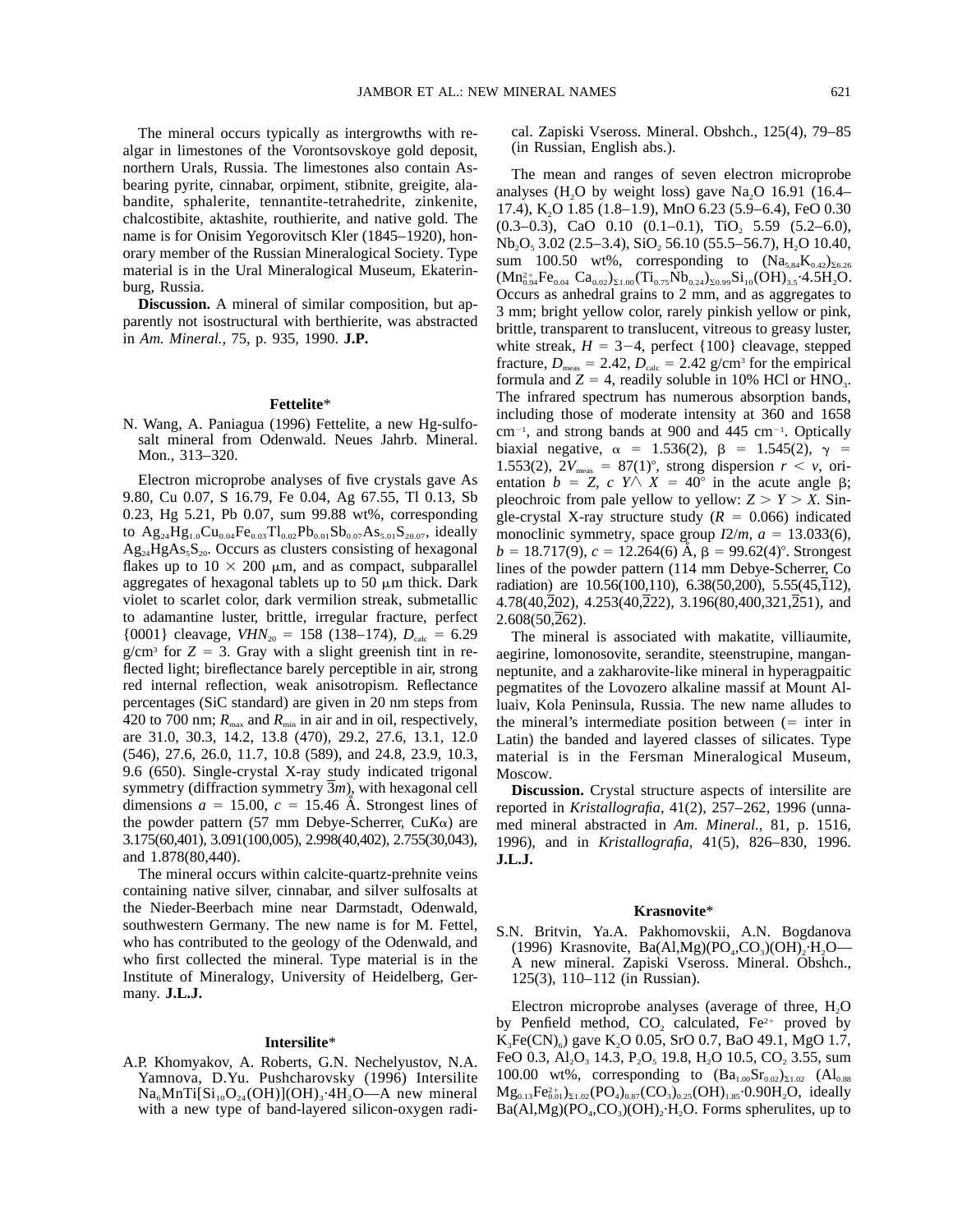3 mm across, consisting of pale blue fibers elongate [010], silky luster, translucent, white streak,  $H = 2$ , two perfect cleavages parallel to [010],  $D_{\text{meas}} = 3.70(5)$ ,  $D_{\text{calc}}$  $=$  3.691 g/cm<sup>3</sup> for  $Z = 4$ . Decomposes with effervescence in warm 10% HCl. Colorless in immersion oil, nonpleochroic, straight extinction (wavy after deformation), biaxial positive,  $\alpha = 1.616(2)$ ,  $\beta = 1.629(2)$ ,  $\gamma = 1.640(2)$ in Na light,  $2V_{\text{meas}} = 70-90^{\circ}$ , *Y* || *b*. Single-crystal X-ray study showed the mineral to be orthorhombic, space group *Pnna* or *Pnnn*,  $a = 8.939(2)$ ,  $b = 5.669(3)$ ,  $c =$  $11.073(3)$  Å. Strongest lines of the powder pattern  $(47)$ lines given) are 5.54(79,002), 3.479(82,202), 3.345(59,211), 2.768(100,004), and 2.543(61,213).

The mineral occurs in dolomite carbonatite at the Kovdor massif, Kola Peninsula, Russia, in association with manasseite, ''carbonate fluorapatite'', crandallite, and barite. The name is for Natalia Ivanovana Krasnova, earth scientist at Saint Petersburg University. Type material is in the museums of the Mineralogy Department of Saint Petersburg University and the Saint Petersburg Mining Institute, Russia. **J.P.**

## **Meurigite\***

W.D. Birch, A. Pring, P.G. Self, R.B. Gibbs, E. Keck, M.C. Jensen, E.E. Foord (1996) Meurigite, a new fibrous iron phosphate resembling kidwellite. Mineral. Mag., 60, 787–793.

Electron microprobe and CHN analyses gave  $Na<sub>2</sub>O$ 0.07, K<sub>2</sub>O 3.37, CuO 0.16, Fe<sub>2</sub>O<sub>3</sub> 47.40, Al<sub>2</sub>O<sub>3</sub> 0.70, P<sub>2</sub>O<sub>5</sub> 30.71, As<sub>2</sub>O<sub>5</sub> 0.03, CO<sub>2</sub> 0.73, H<sub>2</sub>O 16.2, sum 99.37 wt%, corresponding to  $(K_{0.85}Na_{0.03})_{\Sigma 0.88}(Fe_{7.01}^{3+}Al_{0.16}Cu_{0.02})_{\Sigma 7.19}(PO_4)_{5.11}$  $(CO<sub>3</sub>)<sub>0.20</sub>(OH)<sub>6.7</sub>·7.25H<sub>2</sub>O$ , simplified as  $KF<sub>7</sub><sup>3+</sup>(PO<sub>4</sub>)<sub>5</sub>(OH)<sub>7</sub>$ ·8H2O. Occurs as spherical and hemispherical clusters up to 2 mm across, and as drusy coatings. Crystals are elongate [010], tabular on  $\{001\}$ , and up to 80  $\mu$ m wide and  $3 \mu m$  thick. Color variable from creamy white, to pale yellow, to yellowish brown; luster vitreous to waxy for spheres, silky for fibers,  $H = -3$ , pale yellow to cream streak, perfect  $\{001\}$  cleavage,  $D_{\text{meas}} = 2.96, D_{\text{calc}} = 2.86$ g/cm<sup>3</sup> for  $Z = 4$ . Optically biaxial positive,  $\alpha = 1.780(5)$ ,  $\beta = 1.785(5)$ ,  $\gamma = 1.800(5)$ ,  $2V_{\text{calc}} = 60^{\circ}$ , nonpleochroic. Electron diffraction patterns indicated monoclinic symmetry, space group *C*2, *Cm*, or *C*2/*m*;  $a = 29.52(4)$ ,  $b =$ 5.249(6),  $c = 18.26(1)$  Å,  $\beta = 109.27(7)$ ° as refined from a powder pattern (100 mm Guinier-Hagg,  $CrK\alpha_1$ ) with strongest lines of 9.41(60,201), 4.84(90,111), 4.32(70,112), 4.25(50,311), 3.470(60,800), 3.216(100,404), and 3.116 (80,205). A distinguishing feature is the presence of a diffraction line at 13.96(25,200), which is absent in kidwellite and phosphofibrite.

The mineral occurs at the Santa Rita porphyry Copper deposit near Silver City, New Mexico (designated the type locality), at the Gold Quarry Au mine, Nevada, in granite pegmatite veins at Wycheproof, Victoria, Australia, and in the Hagendorf-Sud pegmatite, Bavaria, Germany; probably also at McMahons pegmatite, South Aus-

tralia, and at the Sapucaia pegmatite, Minas Gerais, Brazil. Typical associates are dufrenite, cyrilovite, beraunite, rockbridgeite, and leucophosphite. The new name is for crystal chemist Sir John Meurig Thomas (b. 1932). A respository for type material is not stated. **J.L.J.**

## **Pyatenkoite-(Y)**\*

A.P. Khomyakov, G.N. Nechelyustov, R.K. Rastsvetaeva (1996) Pyatenkoite-(Y),  $\text{Na}_{5}(\text{Y},\text{D}\text{y},\text{Gd})\text{TiSi}_{6}\text{O}_{18}\cdot\text{6H}_{2}\text{O}$ — A new mineral. Zapiski Vseross. Mineral. Obshch., 125(4), 72–79 (in Russian, English abs.).

Electron microprobe analyses (mean of eleven) gave Na<sub>2</sub>O 17.25 (16.8–18.0), K<sub>2</sub>O 0.14 (0.1–0.3), Y<sub>2</sub>O<sub>3</sub> 6.64  $(6.2-8.3)$ , La<sub>2</sub>O<sub>3</sub> 0.10  $(0.0-0.2)$ , Ce<sub>2</sub>O<sub>3</sub> 0.34  $(0.2-0.5)$ , Nd<sub>2</sub>O<sub>3</sub> 0.60 (0.4–0.8), Sm<sub>2</sub>O<sub>3</sub> 1.14 (0.5–1.9), Eu<sub>2</sub>O<sub>3</sub> 0.54  $(0.3-0.9)$ ,  $Gd_2O_3$  1.78  $(1.2-2.5)$ ,  $Tb_2O_3$  0.40  $(0.3-0.5)$ , Dy<sub>2</sub>O<sub>3</sub> 2.39 (2.2–2.6), Ho<sub>2</sub>O<sub>3</sub> 0.24 (0.2–0.3), Er<sub>2</sub>O<sub>3</sub> 0.94  $(0.9-1.1)$ , Tm<sub>2</sub>O<sub>3</sub> 0.08 (0.0-0.1), Yb<sub>2</sub>O<sub>3</sub> 0.14 (0.1-0.2), ThO<sub>2</sub> 0.36 (0.1–0.8), SiO<sub>2</sub> 42.96 (41.9–43.7), ZrO<sub>2</sub> 0.38  $(0.1-0.7)$ , TiO<sub>2</sub> 8.16 (7.7–8.6), Nb<sub>2</sub>O<sub>5</sub> 2.68 (2.3–3.1), H<sub>2</sub>O (calc. from crystal structure) 12.82, sum 100.08 wt%, corresponding to  $(Na_{4.70}K_{0.03})_{24.73}$   $(Y_{0.50}REE_{0.42})_{20.92}$  $(Ti_{0.86}Nb_{0.17})$  $Ti_{0.03}S_{1.06}Si_{6.03}O_{18}\cdot 6H_2O$ . Occurs as well-formed rhombohedral crystals, typically 0.2–0.5 mm across, showing {0112}. Colorless, transparent to slightly turbid, vitreous luster, white streak,  $H = 4-5$ , moderate  $\{0112\}$  cleavage, readily soluble in 10% HCl or HNO<sub>3</sub>,  $D_{\text{meas}} = 2.68(5)$ ,  $D_{\text{calc}}$  = 2.70 g/cm<sup>3</sup> for *Z* = 3. Strongest absorption bands in the infrared spectrum are at 1032, 1014, 983, and 911 cm<sup>-1</sup>. Optically uniaxial negative,  $\epsilon = 1.607(2)$ ,  $\omega =$ 1.612(2), nonpleochroic. Single-crystal X-ray structure study  $(R = 0.037)$  indicated trigonal symmetry, space group *R*32,  $a = 10.696(5)$ ,  $c = 15.728(6)$  Å. Strongest lines of the powder pattern (57 mm Debye-Scherrer, Fe radiation) are 5.99(60,012), 3.21(100,122), 3.093(40,300), 2.990(85,024), 2.661(40,220,033), 1.998(55,306), and 1.481(44, broad, 520,603,336).

The mineral is associated with lomonosovite, albite, natrolite, tetranatrolite, aegirine, neptunite, and fluorite in hyperagpaitic pegmatites at Mount Alluaiv, Lovozero alkaline massif, Kola Peninsula, Russia. The new name is for Russian crystal chemist Yu.A. Pyatenko (b. 1928). Type material is in the Fersman Mineralogical Museum, Moscow. The mineral is the Ti analog of sazykinaite-(Y). **J.L.J.**

#### **Wesselsite**\*

G. Giester, B. Rieck (1996) Wesselsite,  $SrCu[Si<sub>4</sub>O<sub>10</sub>]$ , a further new gillespite-group mineral from the Kalahari Manganese Field, South Africa. Mineral. Mag., 60, 795–798.

The means of microprobe analyses of three samples are SrO 24.0, CuO 18.8, SiO<sub>2</sub> 56.9, sum 99.7 wt%, corresponding to  $Sr_{0.98}Cu_{1.00}Si_{4.01}O_{10}$ . Analyses of other samples showed Ba substitution of up to 50 mol%. Occurs as blue,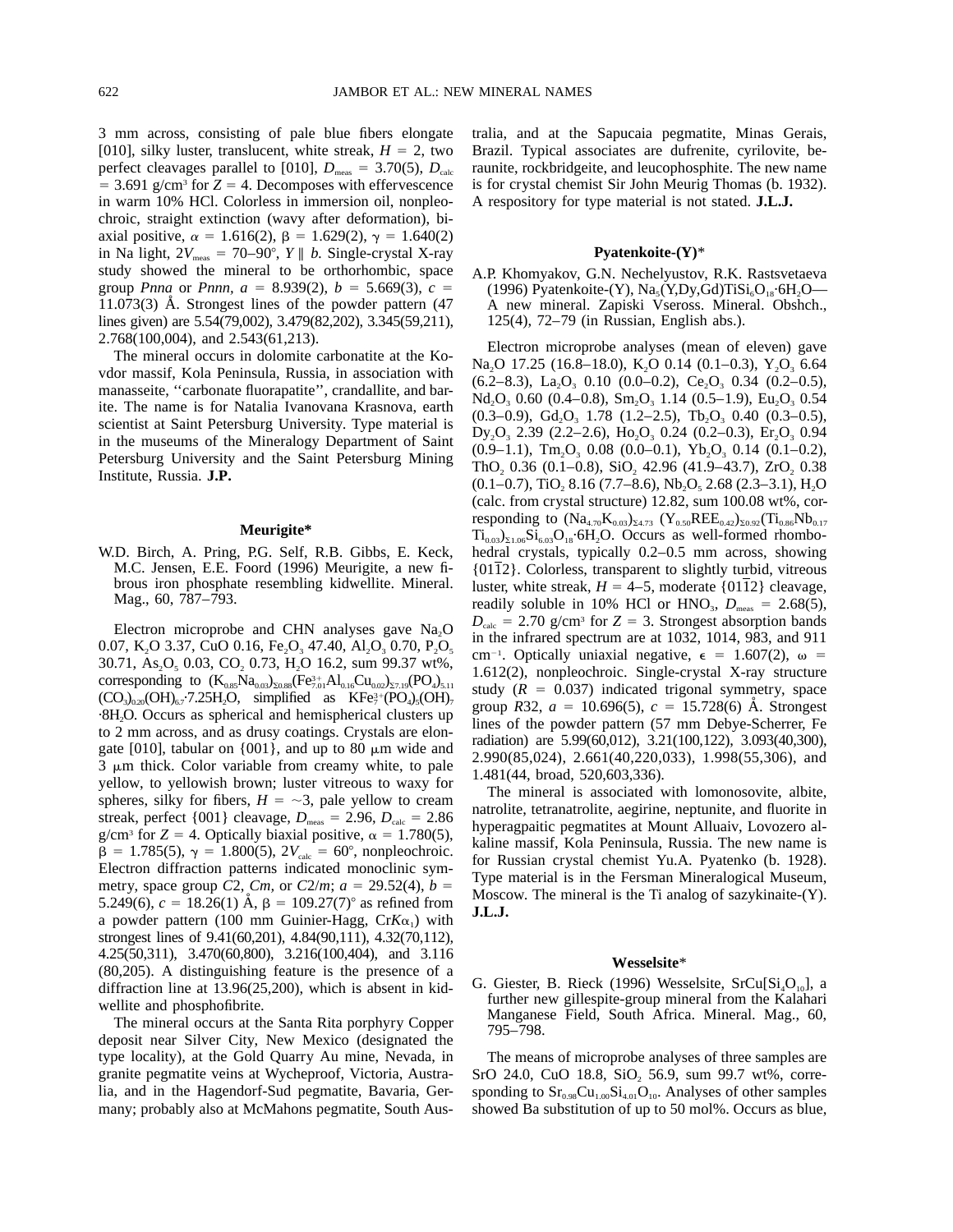untwinned, subhedral plates, up to  $5 \times 50 \times 50 \mu$ m, with some clusters to 200  $\mu$ m; white to light blue streak, brittle, perfect {001} cleavage, *H* not determinable, nonfluorescent,  $D_{\text{meas}} = 3.2(1)$ ,  $D_{\text{calc}} 3.32 \text{ g/cm}^3$  for  $Z = 4$ . Optically uniaxial negative,  $\omega = 1.630(2)$ ,  $\epsilon = 1.590$ ; strongly pleochroic, with  $O =$  blue,  $E =$  pale blue to pale pink. By analogy with the synthetic analog, tetragonal symmetry, space group *P*4/*ncc.* Cell dimensions refined from a 114 mm Gandolfi pattern (Cu*K*a radiation) are *a*  $= 7.366(1)$ ,  $c = 15.574(3)$  Å, and strongest lines are 7.79(35,002), 3.444(40,104), 3.330(100,202), 3.119(55,114), and 3.033(50,212).

The mineral is associated with hennomartinite, embedded in a matrix of sugilite, xonotlite, quartz, and pectolite, at the Wessels mine, Kalahari Manganese Field, northwestern Cape province, South Africa. The new name is for the locality. Type material is in the Institut für Mineralogie and Kristallographie, University of Vienna, Austria. **J.L.J.**

## $\eta$ -Al<sub>2</sub>O<sub>3</sub>

D.B. Tilley, R.A. Eggleton (1996) The natural occurrence of eta-alumina  $(\eta$ -Al<sub>2</sub>O<sub>3</sub>) in bauxite. Clays Clay Minerals, 44, 658–664.

Approximately 20 wt% of the bauxite from Andoom, northern Queensland, Australia, consists of poorly diffracting material that occurs at the cores of pisoliths and that has the properties of  $\eta$ -Al<sub>2</sub>O<sub>3</sub>. After subtraction of sharp diffraction peaks attributable to gibbsite, hematite, kaolinite, anatase, and rutile, broad diffraction maxima on the diffractogram remain at 4.62(10,111), 2.82(30,220), 2.45(80,311), 2.29(20,222), 2.01(90,400), 1.55(20,333), and 1.41  $\AA$  (100,440), in good agreement with electron diffraction results and with data for synthetic  $\eta$ -alumina. The mineral occurs as grains approximately 9 nm across; isometric symmetry,  $a = 7.98$  Å. TEM—energy dispersion analyses of four grains gave  $Al_2O_3$  95.1–96.4, SiO<sub>2</sub> 0.6–1.4, TiO<sub>2</sub> 0.7–1.1, Fe<sub>2</sub>O<sub>3</sub> 2.2–3.1 after recalculation to 100 wt%; the results correspond to about 97 mol%  $AI<sub>2</sub>O<sub>3</sub>$ . **J.L.J.** 

#### **Na-dominant loparite**

R.H. Mitchell, A.R. Chakhmouradian (1996) Compositional variation of loparite from the Lovozero alkaline complex, Russia. Can. Mineral., 34, 977–990.

Fifty-one electron microprobe analyses of a perovskitegroup mineral from various rock types of the Lovozero complex are listed. In terms of the general formula for the perovskite group,  $ABO<sub>3</sub>$ , all analyses indicate that the formula contents for A have  $Na > Ce$ , with lesser La and Ca, and that Ti predominates in B. The mineral is referred to as loparite-(Ce).

**Discussion.** The composition of loparite-(Ce) is  $(Ce, Na, Ca)(Ti, Nb)O<sub>3</sub>$ . Therefore, either the Na-dominant mineral is new or a redefinition of loparite-(Ce) is re-

quired. See also the abstract on nioboloparite. **J.L.J.**

#### Al<sub>2</sub>Cl(OH)<sub>5</sub>·2H<sub>2</sub>O, Al<sub>5</sub>Cl<sub>3</sub>(OH)<sub>12</sub>·7.5H<sub>2</sub>O

T. Witzke (1996) The minerals of the burning dump of the ''Deutschlandschacht'' coal mine in Oelsnitz near Zwickau, Saxony. Aufschluss, 47, 41–48 (in German).

Electron microprobe and thermogravimetric analyses (not given) indicate that, among the various minerals formed on the burning dump, a compound exists with composition  $\text{Al}_{1.89}\text{Fe}_{0.11}\text{Cl}_{1.03}(\text{OH})_{4.98}\text{·}2.25\text{H}_{2}\text{O}$ , ideally  $\text{Al}_2\text{Cl}(\text{OH})_5.2\text{H}_2\text{O}$ . The compound forms crusts in which the grains are  $0.5-1$  mm, optically isotropic,  $n = 1.5632$ . The X-ray powder pattern (not given) was indexed with a cubic cell,  $a = 19.841(2)$  Å,  $D_{\text{meas}} = 1.986, D_{\text{calc}} = 1.998$ g/cm3 .

Also present are crusts and aggregates for which the X-ray powder pattern (not given) yields a trigonal cell with  $a = 17.81(1)$ ,  $c = 11.14(1)$  Å, in good agreement with data for synthetic  $\text{Al}_5\text{Cl}_3(\text{OH})_{12}\cdot7.5\text{H}_2\text{O}$  (ICDD X-ray pattern 27–11). As is noted by the author, the CNMMN no longer accepts as minerals the compounds that have been formed by mine fires or burning dumps. **J.L.J.**

## **New Data**

## **Deloryite**

D.Yu. Pushcharovsky, R.K. Rastsvetaeva, H. Sarp (1996) Crystal structure of deloryite,  $Cu_4(uo_2)[Mo_2O_8](OH)_{6}$ . J. Alloys Compounds, 239, 23–26.

Single-crystal X-ray structure study  $(R = 0.064)$  of deloryite confirmed its monoclinic symmetry and cell dimensions, and established the space group as  $C2/m$ .  $D<sub>calc</sub>$  $= 4.78$  g/cm<sup>3</sup> for  $Z = 2$ . **J.L.J.** 

#### **Liottite**

P. Ballirano, S. Merlino, E. Bonaccorsi, A. Maras (1996) The crystal structure of liottite, a six-layer member of the cancrinite group. Can. Mineral., 34, 1021–1030.

Single-crystal X-ray structure study  $(R = 0.027)$  of liotite established its space group as  $\overline{P6}$ . **J.L.J.** 

#### **Schoepite**

R.J. Finch, M.A. Cooper, F.C. Hawthorne (1996) The crystal structure of schoepite,  $[(UO<sub>2</sub>)<sub>8</sub>O<sub>2</sub>(OH)<sub>12</sub>](H<sub>2</sub>O)<sub>12</sub>$ . Can. Mineral., 34, 1071–1088.

Single-crystal X-ray structure study  $(R = 0.058)$  of a museum specimen of schoepite from an unstated locality confirmed the orthorhombic symmetry, established the space group as  $P2_1ca$ , and led to the new formula as given above. The data have not been submitted to the